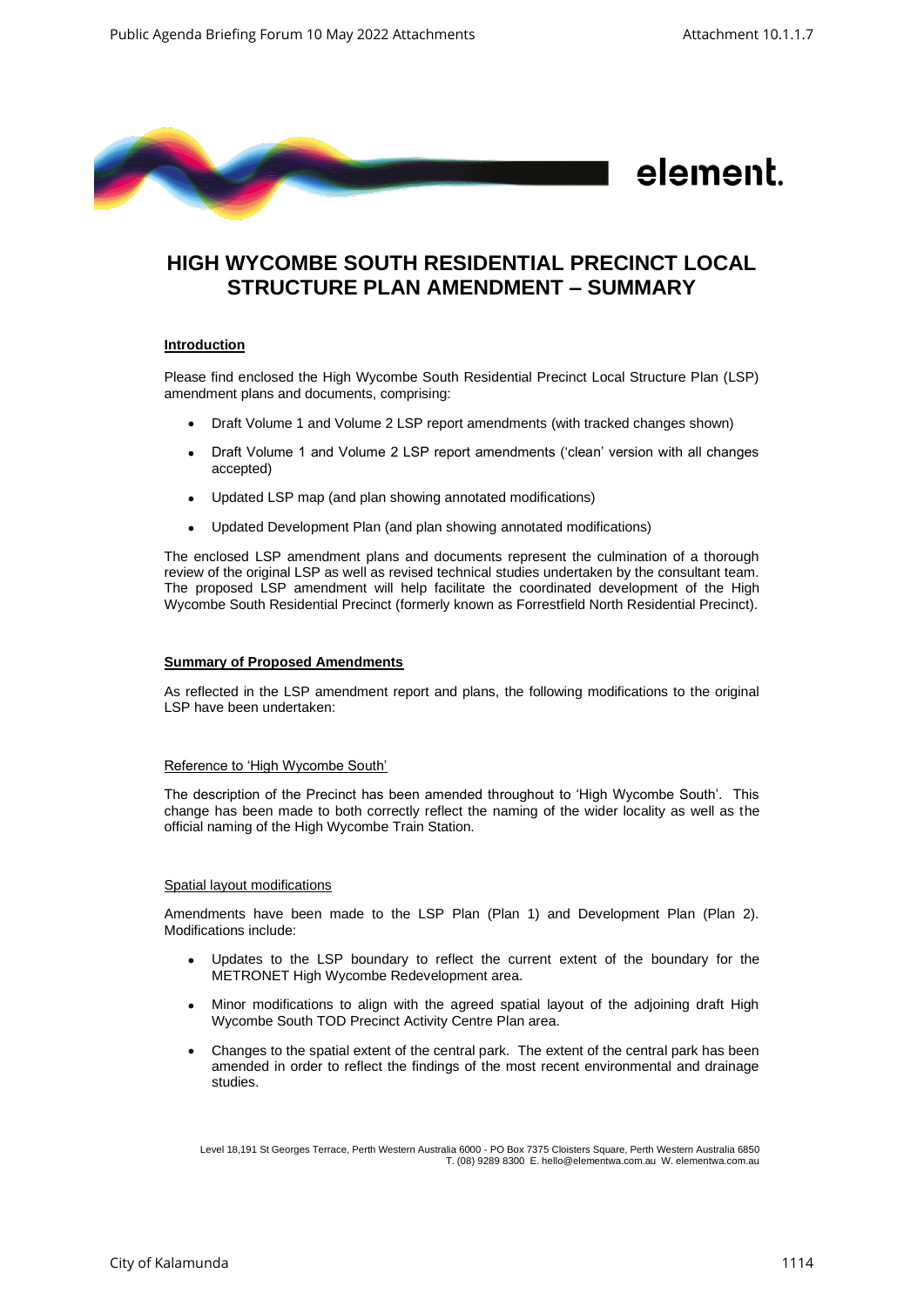element.

#### City of Kalamunda

HIGH WYCOMBE SOUTH RESIDENTIAL PRECINCT LOCAL STRUCTURE PLAN AMENDMENT

## Technical reports

The following technical reports have been updated and key findings reflected in the LSP document:

- KCTT Transport Impact Assessment
- Lloyd George Transportation Noise Assessment
- JBS&G Bushfire Management Plan and Environmental Assessment and Management **Strategy**

## Road realignments

Updates to the existing / proposed road network have been reflected within the LSP amendment report and plans. These modifications include:

- A new neighbourhood connector link from Brae Road to Milner Road, that links to the existing alignment of Raven Street. This new connection reflects the findings of traffic modelling and allows for movement of vehicles and cyclists through the Residential Precinct to the TOD Precinct to the north and surrounding areas to the south. This new connection also alleviates pressure on the existing traffic network along Dundas and Maida Vale Roads.
- The TOD Connector has been modified to align with the position identified within the draft TOD Precinct Activity Centre Plan. The TOD Connector is also proposed to be extended between Brand Road and the future Roe Highway overpass. The land required for this extension has been designated 'Local Open Space' to the width of the future road reserve. As demand for this section of the TOD Connector will likely be generated beyond 2050, a local street link has been shown, allowing width for a local road with residual open space. As an interim measure, a dual use path will be utilised along this section to allow for pedestrian movement through this local open space area.
- To further reflect expected future traffic volumes road widths have been amended where applicable. This includes reducing the proposed width of the proposed TOD Connector to 24.4m.

## Density bandings

Density bands have been amended in light of the outcomes of the yield analysis undertaken by Development WA, City of Kalamunda, Urbis and element in relation to the High Wycombe South project area.

The yield analysis reflects a reduction in the estimated population and dwelling numbers in the precinct as well as minimal demand for apartment product until at least 2044. This has resulted in amendments to the traffic and infrastructure analysis as well as the following amended density bandings being included in the LSP:

- Residential Medium Density (R30 R60)
- Residential High Density (R60 R100)

The downward revision in density bandings seeks to ensure that development in the Residential Precinct does not compromise the ability of the TOD Precinct to function as a Transit Oriented Development and that development in the Residential Precinct is able to meet market demand.